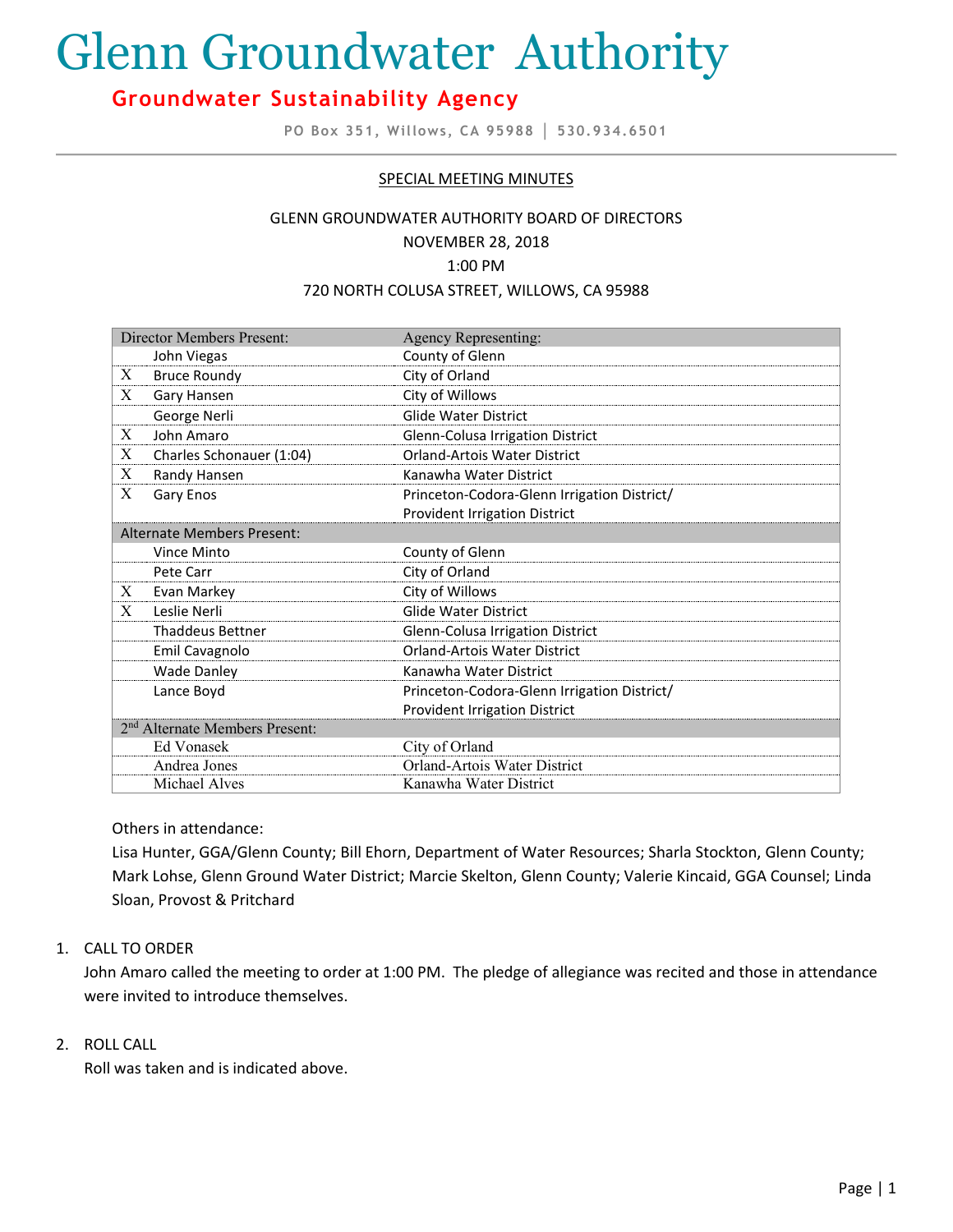# 3. APPROVAL OF MINUTES

a. Approval of meeting minutes from September 10, 2018.

The September 10, 2018 minutes approval were not available and approval was postponed.

#### 4. PERIOD OF PUBLIC COMMENT None

## 5. STAFF UPDATES

Ms. Hunter distributed a Program Manager Report. The Conflict of Interest Code has been submitted to the Fair Political Practices Commission (FPPC) for review and approval. Ms. Hunter received an email from the FPPC and will answer questions and clarifications from FPPC staff. The 2019 meeting schedule will be considered at the next Board meeting. Colusa Subbasin Groundwater Sustainability Plan (GSP) development grant has been executed by the Department of Water Resources and the Colusa Groundwater Authority (CGA). The HCM/Water Budget Project is continuing with close coordination with the CGA including bi-weekly status update meetings. Ms. Hunter is working with the CGA on streamlining the consultant payment and reimbursement process from the grant. A Technical Support Services application was submitted on behalf of the subbasin for a monitoring well in Arbuckle. Another well may be considered in the GGA portion of the basin. The audit process will be discussed under Item 8 on the agenda. The CGA/GGA MOU is being reviewed by the CGA. It is likely that a Joint Executive Committee meeting will be planned to discuss the MOU.

A question was asked regarding the Airborne Electromagnetic (AEM) survey taking place in Glenn and Butte counties. Ms. Hunter and Sharla Stockton explained the AEM method essentially takes an "MRI" of the ground. The flights to collect data will begin Wednesday, November 28, 2018. The use of this geophysical method will provide better geologic information and enhance understanding of aquifer characteristics in the survey area.

# 6. FINANCIAL REPORT

- a. Review and accept Monthly Activities Report
- b. Review and consider approval of claims

A motion was made to approve and accept the Monthly Activities Report and approve the claims.

Motion: Gary Hansen, Second: Gary Enos, Vote: Unanimous

# 7. LONG-TERM FUNDING

- a. Discuss Quote for Services from Provost & Pritchard.
- b. Authorize the Program Manager or Board Chair to enter into a contract with Provost & Pritchard, on behalf of the GGA, for services to complete a Proposition 218 Majority Protest process for long-term funding of GGA operations.
- c. Provide additional direction to Program Manager, Legal Counsel, and/or Executive Committee as needed.

John Amaro requested clarification on whether the cities would be charged a flat fee or city parcels would be included in the study. Lisa Hunter stated the options would be addressed in the evaluation process. Valerie Kincaid added that component would be included in task one of the services quote provided to the GGA. Ms. Kincaid stated Provost & Pritchard would likely coordinate closely with city representatives to make this determination. Mr. Amaro clarified the coordination meetings mentioned in the scope are with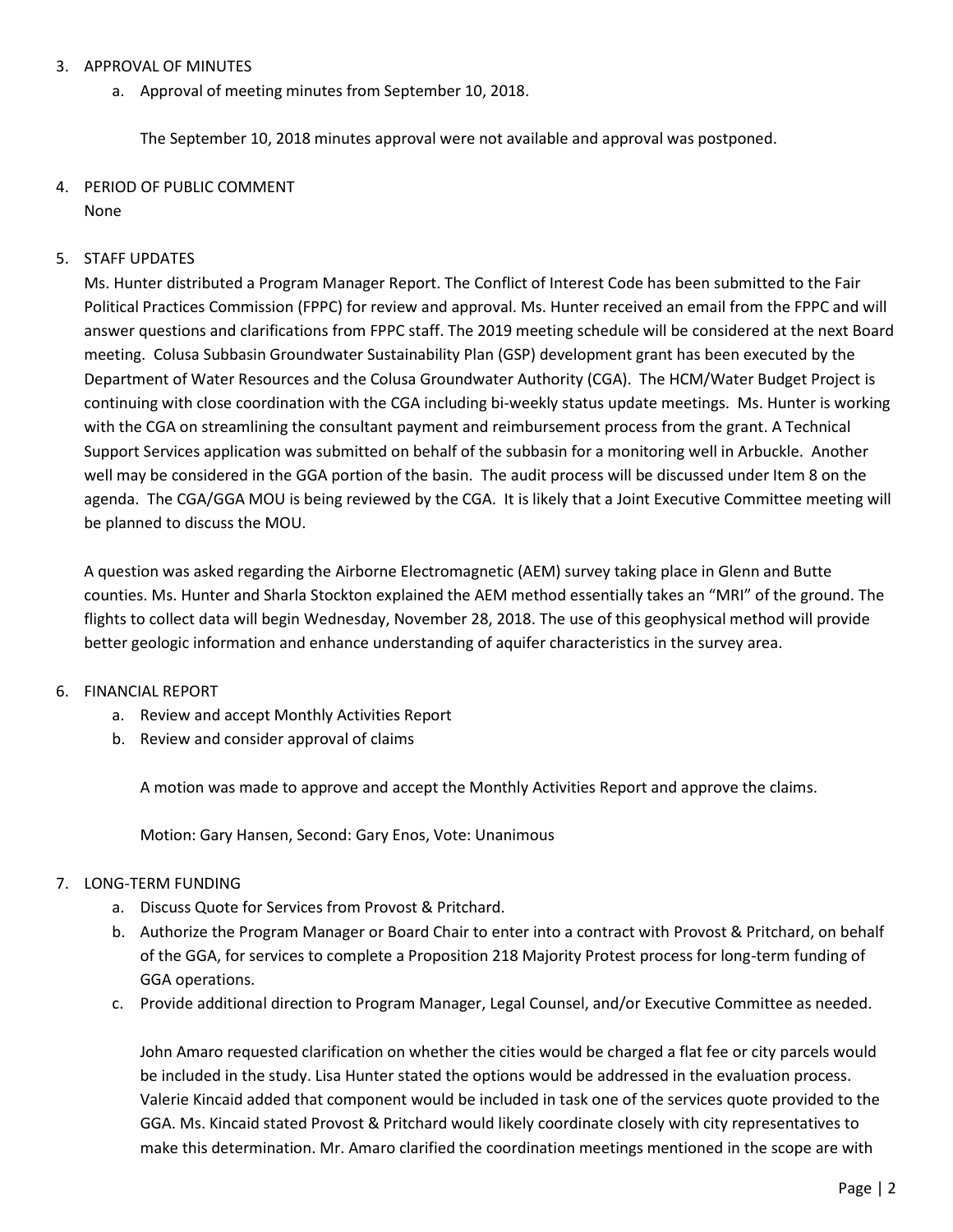Provost & Pritchard and the GGA. Public outreach meetings are separate. He stated it appears there is one public outreach meeting and additional meetings can be added for an additional cost. Linda Sloan stated after the first public meeting the GGA will have the public presentation materials and could hold their own meeting or hold additional meetings through Provost & Pritchard services for an additional cost if desired. Ms. Kincaid suggested having a standing agenda item for status updates on this project. It was clarified this process would take approximately 6-8 months to complete and task one would begin immediately after the contract is executed. It was also recommended to add "not to exceed" language to the contract to ensure communication on budget and task status. A schedule should also be included in the contract.

Leslie Nerli made a motion to authorize the Program Manager and/or Board Chair to enter into a contract with Provost & Pritchard, on behalf of the GGA, for services to complete a Proposition 218 Majority Protest process for long-term funding of GGA operations. Leslie Nerli amended the motion to include a schedule and "not to exceed" language based on the presented budget.

Motion: Leslie Nerli, Second: Bruce Roundy, Vote: Unanimous

Ms. Hunter asked the Board if there were any changes to the sample contract they would recommend in addition to those mentioned in the motion. None were heard. Ms. Hunter suggested she work with Legal Counsel to review changes the CGA made to the sample contract and incorporate those changes as applicable. The Board agreed minor changes could be made prior to execution of the contract.

# 8. ANNUAL AUDIT FOR FISCAL YEAR 2017/2018

- a. Receive update on annual audit progress.
- b. Discuss draft audit reports from CliftonLarsonAllen LLP.
- c. Provide direction as needed.

The Board previously selected CliftonLarsonAllen LLP (CLA) to provide annual audit services for Fiscal Year 2017/2018. Lisa Hunter stated the annual audit process is almost complete and the draft report is included in the meeting packet. The font issues will be corrected. She mentioned the CLA team has been easy to work with and the process has been relatively smooth. The Board members provided comments on the draft report.

- "County of Orland" should be "City of Orland"
- Include Alternates on page (i)

Ms. Hunter indicated she has a few items to clarify with the CLA team prior to finalizing the report. Board members can send additional comments to Ms. Hunter to be included in the final report.

A representation letter to be confirmed and signed by the Board Chairman and Program Manager is included in the agenda packet. Ms. Kincaid reviewed the document and did raise any concerns.

9. AUTHORIZE PROGRAM MANAGER OR EXECUTIVE COMMITTEE TO ESTABLISH AND IMPLEMENT A PROTOCOL ALLOWING FOR ELECTRONIC SIGNATURES BY THE CHAIR OR VICE-CHAIR IN ORDER TO FACILITATE EFFICIENT OPERATION OF THE AUTHORITY AS PROVIDED IN ARTICLE 7.1 OF THE BYLAWS A motion was made to authorize the Program Manager or Executive Committee to establish and implement a protocol allowing for electronic signatures by the Chair or Vice-Chair in order to facilitate efficient operation of the authority as provided in Article 7.1 of the Bylaws.